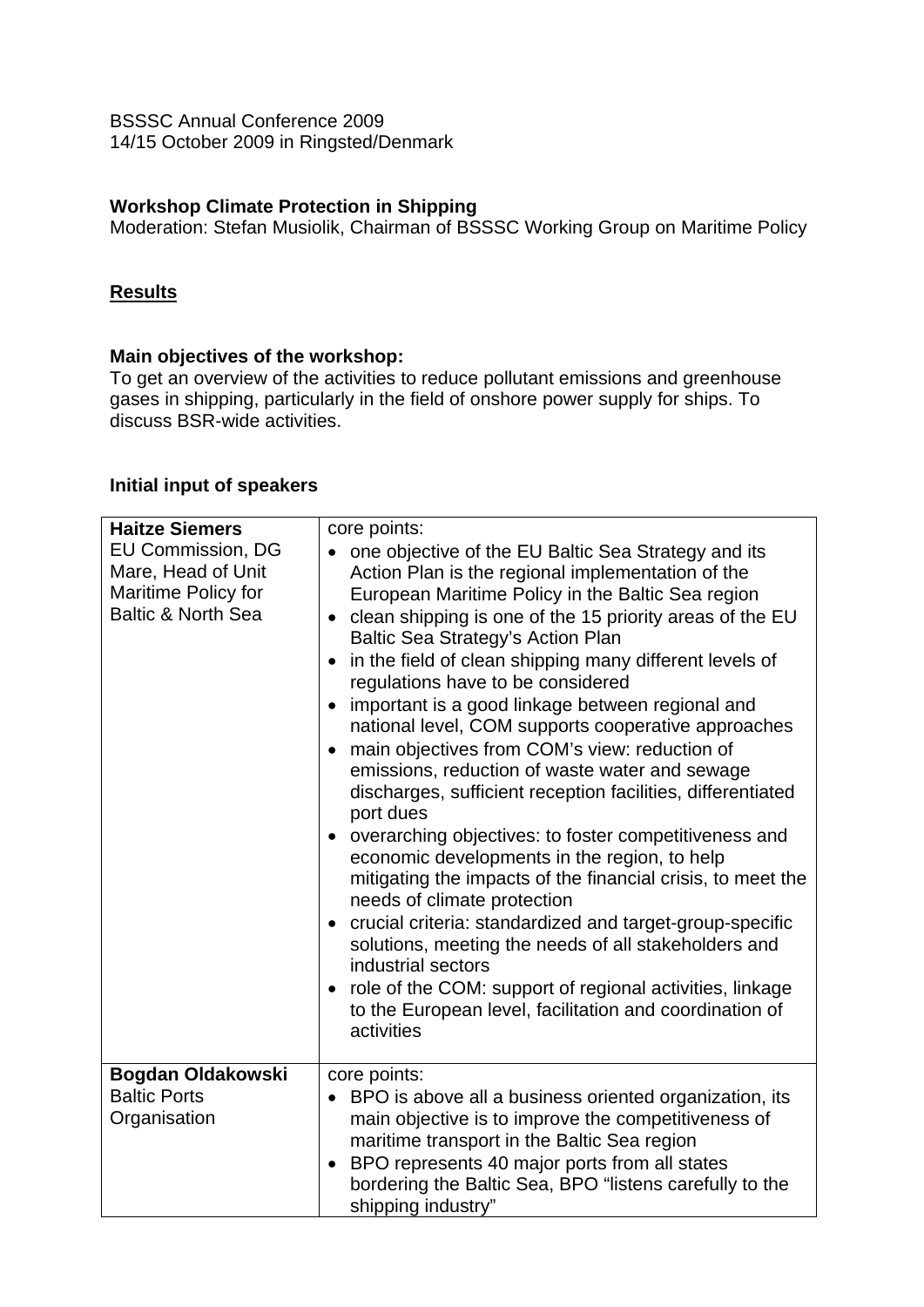|                                                                                          | • one important topic is the promotion of environmental<br>management in ports, e.g. to help their members to<br>introduce new technical facilities like shore side power<br>supply by organizing respective expert seminars<br>BPO supports port management solutions that<br>decrease emissions from port operations and shipping<br>BPO also organizes policy seminars (every April in the<br>European Parliament); the Baltic Ports Conference<br>takes place every September<br>the new IMO regulation after which the sulphur limit in<br>Sulphur Emission Control Areas (SECA) was cut to 0,1<br>starting by 2015 causes serious problems to the<br>shipping industry - additional costs about 40 % are to<br>be expected<br>• this could result in a change of transport routes off the<br>BSR or in a modal backshift from sea to road<br>the target is to achieve a level playing field with the<br>other maritime regions                                                                                                                                                                                                                                                                                                                                                                                                                                                                                         |
|------------------------------------------------------------------------------------------|------------------------------------------------------------------------------------------------------------------------------------------------------------------------------------------------------------------------------------------------------------------------------------------------------------------------------------------------------------------------------------------------------------------------------------------------------------------------------------------------------------------------------------------------------------------------------------------------------------------------------------------------------------------------------------------------------------------------------------------------------------------------------------------------------------------------------------------------------------------------------------------------------------------------------------------------------------------------------------------------------------------------------------------------------------------------------------------------------------------------------------------------------------------------------------------------------------------------------------------------------------------------------------------------------------------------------------------------------------------------------------------------------------------------------|
| Jörg Sträussler<br>Project manager of<br><b>INTERREG</b> project<br><b>Green Ferries</b> | • Green Ferries is a project proposal for the next call of<br>the EU Baltic Sea Region Programme<br>objective: to prepare environment and energy supply<br>related infrastructure for the maritime transport in the<br>BSR and thereby focus on harmonized/standardized<br>solutions<br>background: a majority of airborne nitrogen loads and<br>$SOx$ emissions at land proceed from shipping<br>basing on the achievements of the former INTERREG<br>project New Hansa as regards shoreside power supply<br>for ships Green Ferries aims at<br>a multiplication of the shoreside electricity pilot plants<br>$\circ$<br>to as many BSR ports and ships as possible/<br>reasonable<br>the introduction of gas, bio gas, LNG (Liquefied<br>$\circ$<br>Natural Gas) and liquefied bio gas for as many as<br>possible/ reasonable ports and ships<br>a ban of waste and waste water discharges into the<br>$\circ$<br>sea<br>concerted actions in ports and on ships for installing<br>$\circ$<br>specific facilities on bord and in ports<br>• the project is in line with the objectives of the European<br>Maritime Policy and the EU Baltic Sea Strategy<br>at the time being the partnership matrix comprises<br>cities, ports, shipowners, energy suppliers and<br>scientific bodies from Sweden (Leadpartner), Germany,<br>Poland, Latvia, Lithuania, Norway and Denmark<br>interested parties are invited to cooperate |